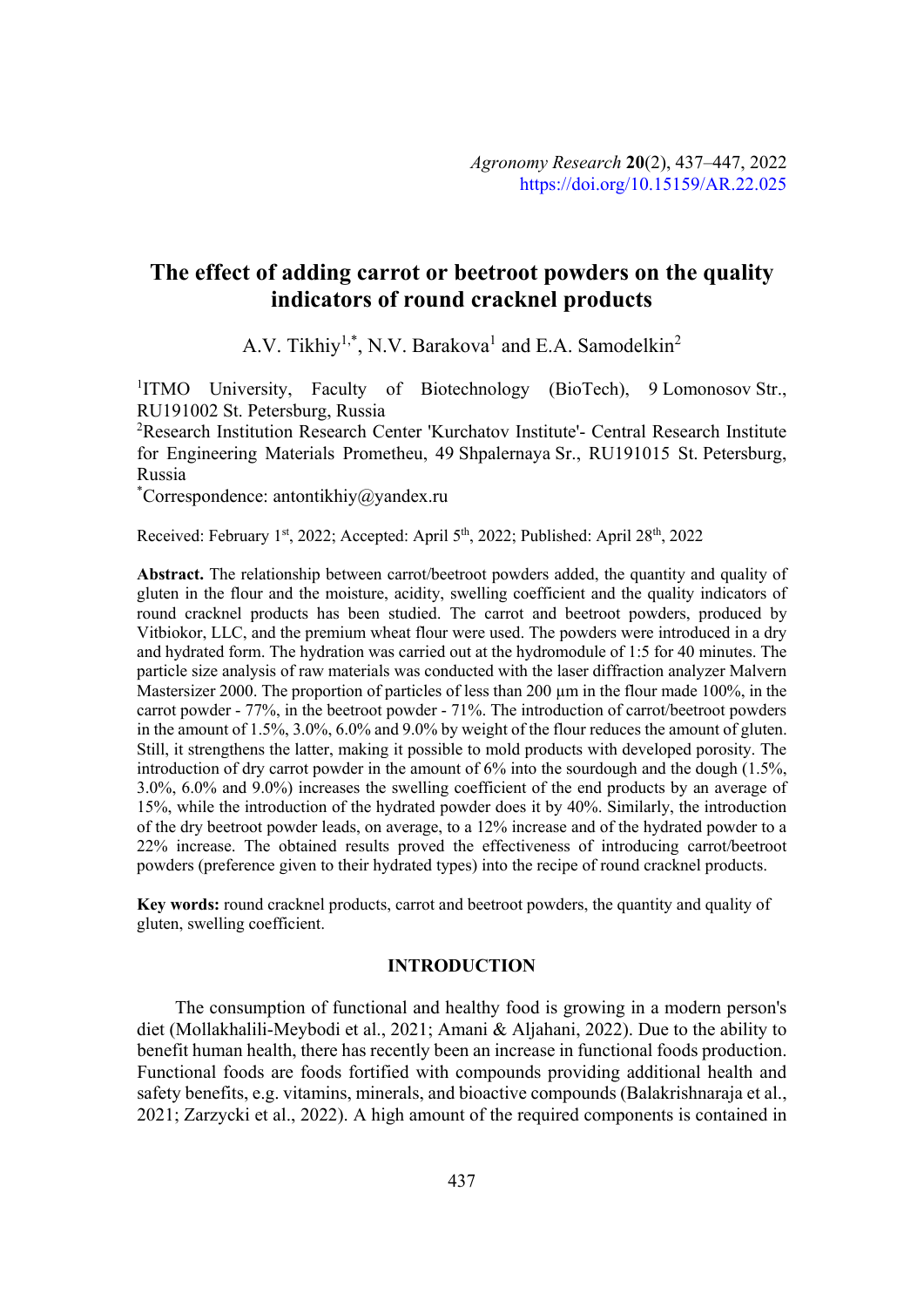the vegetable powders. Therefore, such mass consumption foods as bakery products are enriched (Gryazyina et al., 2016; Nevskaya et al., 2020).

Among the range of goods produced by the baking industry, a special place is occupied by round cracknel products. Round cracknel products belong to the low humidity products with a moisture content of no more than 19% (GOST 32124, 2013). They are products with a longer shelf life (25 or more days) than bread (3–5 days), making them very attractive for consumers. Moreover, the round cracknel products retain their original properties throughout the entire shelf life.

The important indicator of the round cracknels' quality is their swelling coefficient. The swelling coefficient, i.e. hydrophilicity of bagels is the ability to swell and soften in warm water without destroying the structure. To make this happen, water must penetrate as much as possible through the crust of the product, fill the internal space and be retained in it. Therefore, the appropriate product structure must be created: a sufficiently large number of pores with thin, but at the same time strong walls, evenly distributed over the entire inner surface of the product (Shirokova & Veselova, 2016).

The formation of the product structure occurs during the dough preparation process. It involves the following ingredients: flour (which contains natural high-molecular compounds with a large number of functional groups), yeast-microorganisms (which are natural leavening agents of the dough emitting carbon dioxide, which forms the porous structure of the product), and water (which dissolves high-molecular flour compounds and participates in complex physico-chemical and colloidal processes when making bakery products).

At the initial stage of the dough preparation, it is necessary to arrange the homogeneity of the mass. Its formation depends on the dispersion degree of the ingredients added to the flour. The difference between the particle size of the ingredient and the degree of flour dispersion should be as minor as possible (Karama et al., 2016; Taniguchi et al., 2022). When mixing the dough, it is important to wet the flour and the ingredients included in its composition, i.e. vegetable powders. To increase the water absorption properties of the flour, vegetable powders should have good moisture binding capacity (Rudnev et al., 2021).

During the dough preparation, the interaction of flour components (carbohydrates and proteins) with water forms the gluten quality. For the round cracknels production, flour with strong gluten is needed.

The sourdough is also involved in the formation of the qualitative properties of gluten. Its quantity regulates the strength of gluten (Akhmetzhanova & Savkina, 2017).

If the flour with poor gluten is used, the amount of sourdough added should be increased. The yeast used in the preparation should have a high fermentation activity, i.e. release as much carbon dioxide as possible with less flour added. The vegetable powder components contain the necessary nutrients stimulating the yeast biochemical system.

The speed of the fermentation process at these stages depends on the readiness of the powder components for the interaction with the yeast, i.e., the degree of solubility or the ability to dissolve quickly. It is possible to increase the degree of solubility of these components by the pretreatment of the powders, such as hydration. Hydration provides the process of swelling of the powder components. Water penetrates the high-molecular components of plant materials while maintaining powder integrity. A part of the water molecule binds by absorption to macromolecular substances of the powder while a part of the molecules penetrates the internal structure of the swelling substance due to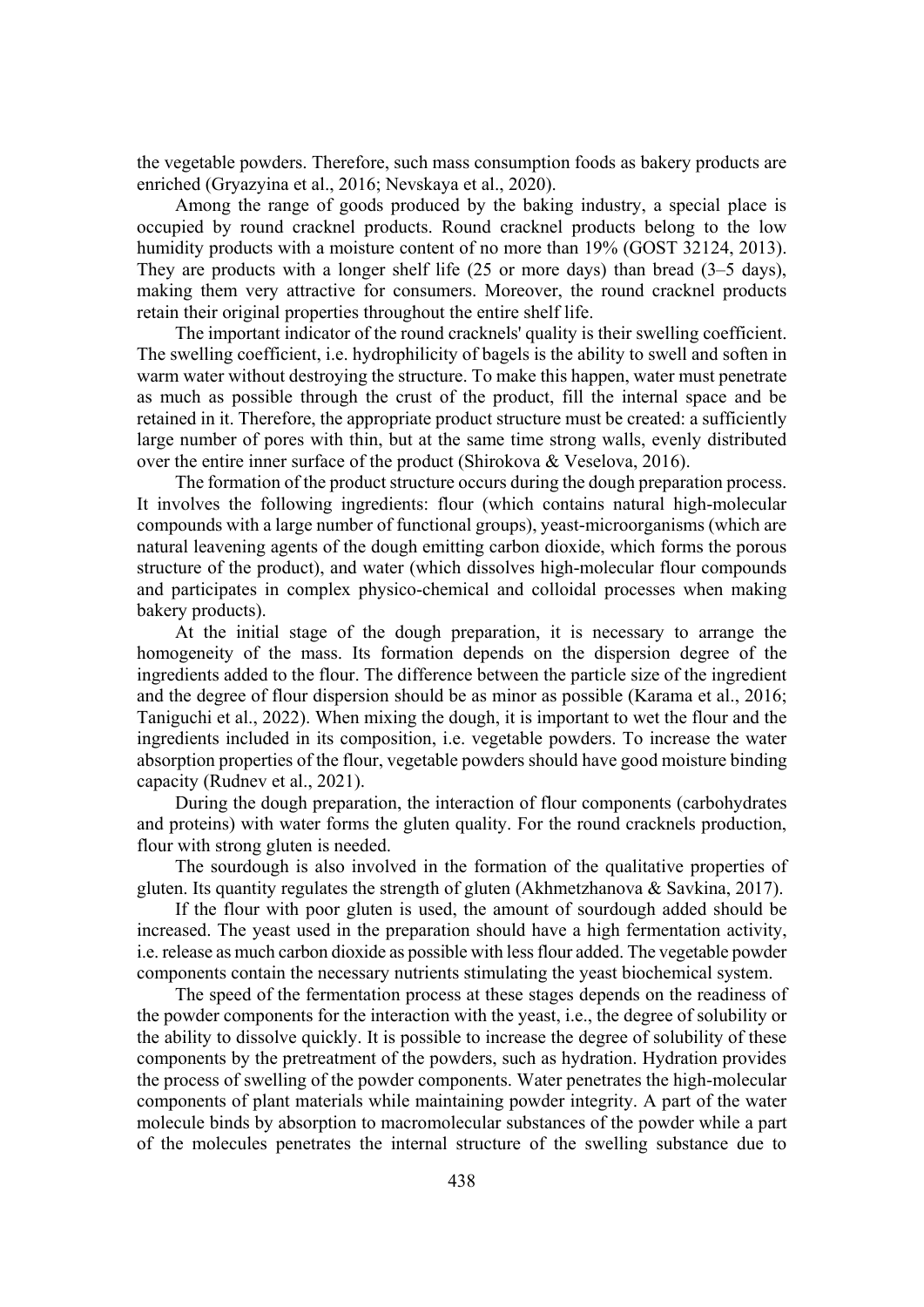diffusion (Douglass & Harrowell, 2018; Drake et al., 2018). As a result, there is a significant increase in the powder volume.

As a result, some of the low-molecular components of the swelling substance can go into a dissolved state, affecting the process of powder components penetration into the yeast cell and the entire fermentation process (Allert & Adshevskaya, 2017; Koryachkina et al., 2018).

Osmotically bounded water is water bound with ions, which forms hydration shells around the charged particles and water associated with the well-dissolved low molecular weight compounds (Murashov, 2013). After interacting with the osmotic water, the end round cracknels must not fall apart. This requirement is ensured by the state of the colloidal system and the quality of flour gluten: it should be elastic but strong enough.

One more important indicator of the bakery products' quality is acidity because it shows the readiness of the fermented semi-finished product, i.e. sourdough or dough. The dough is loosened with carbon dioxide. During the fermentation period, there is an accumulation of products determining the taste and aroma of bakery products made from the well-fermented dough.

The previous studies have shown that the formed organic acids or the additionally introduced ones contribute to the swelling of gluten proteins, affecting the physical and colloidal properties of the dough (Gatko, 2004).

Promising vegetable raw materials with several advantages are dry carrot and beetroot powders (Hobbs et al., 2014; Zubkova & Zakharov, 2016). The advantage of these powders is that they are made from the vegetables that are widely grown in all regions of the world, relatively cheap, rich in vitamins C, B1, B2, B5, B6, PP, E, folic acid, provitamin A, and also include a high content of colouring substances, e.g. betaine, betanin, beta-carotene (Dombrovskaya et al., 2017; Kapoor & Feng 2022).

This study aims to investigate the effect of carrot and beetroot powders on the quality of gluten, evaluate the prospects of carrying out carrot and beetroot powders hydration, and estimate their effect on the swelling acidity of round cracknels.

## **MATERIALS AND METHODS**

The dry carrot and beetroot powders produced by Vitbiokor, LLC (the Republic of Belarus) were used for the experiment. The chemical composition is presented in Table 1 (Godunov, 2021).

Moreover, the following ingredients were used: premium wheat flour *Predportovava* (Saint Petersburg Mill Plant, JSC), pressed bakery yeast (Combinat Food Products, JSC), refined deodorized sunflower oil (MEZYugRusi, LLC), common salt (Araltuz, JSC), and granulated sugar (Prodimeks, LLC).

**Table 1.** The chemical composition of raw materials

|                  | Sample name |          |  |  |  |  |
|------------------|-------------|----------|--|--|--|--|
| Nutrient         | Carrot      | Beetroot |  |  |  |  |
|                  | powder      | powder   |  |  |  |  |
| Protein, %       | 10.0        | 9.9      |  |  |  |  |
| Fats, %          | 0.8         | 0.7      |  |  |  |  |
| Carbohydrates, % | 55.2        | 59.8     |  |  |  |  |

The particle size distribution of raw materials has been analyzed with the help of the laser diffraction analyzer *Malvern Mastersizer 2000*.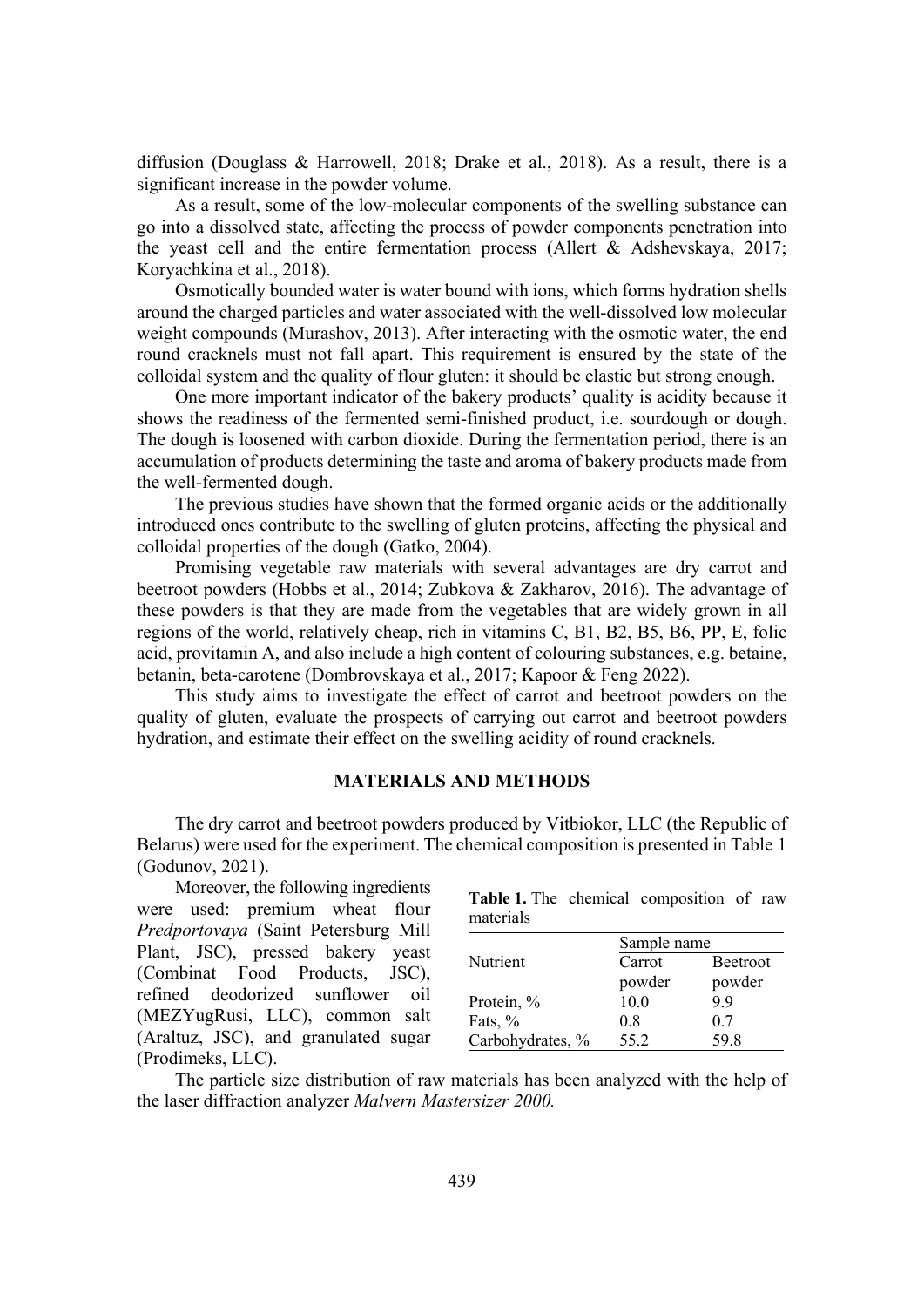The amount of gluten in flour was determined according to GOST 27839-2013 standard. The raw gluten was extracted from the dough produced with pure wheat to flour and from that made of wheat flour with carrot and beetroot powders added in the ratio of 1.5%, 3.0%, 6.0%, 9.0% by weight of flour and water (Table 2).

| Raw material                  | Sample type |                        |         |         |         |  |  |  |
|-------------------------------|-------------|------------------------|---------|---------|---------|--|--|--|
|                               |             | Control sample $1.5\%$ | $3.0\%$ | $6.0\%$ | $9.0\%$ |  |  |  |
| Premium wheat flour, g        | 30.00       | 29.55                  | 29.1    | 28.20   | 27.30   |  |  |  |
| Drinking water, g             | 17.00       | 17.05                  | 17.08   | 17.16   | 17.25   |  |  |  |
| Dry carrot/beetroot powder, g |             | 0.45                   | 0.90    | 1.80    | 2.70    |  |  |  |
| TOTAL, g                      | 47.00       | 47.05                  | 47.08   | 47.16   | 47.25   |  |  |  |

**Table 2.** Dough recipe for calculating the amount of gluten

The prepared dough samples were washed with the gluten washing machine (*U1-MOK-1MT*). Water-soluble substances, as well as starch and bran, were removed from the dough. The raw gluten washed out was weighed and calculated as a proportion of the total mass of the sample analyzed.

The quality of gluten was determined with the gluten deformation measuring device (*IDK-3M*). To determine the value of resistance to compressive load deformation, the raw gluten was formed into a ball of 120 g. The measuring process took 30 seconds.

For preparing the round cracknel products, the sponge-and-dough method was used. The sourdough recipe is shown in Table 3. The amount of dry or hydrated carrot or beetroot powder introduced made up 6% of the flour weight based on previous research findings (Tikhiy et al., 2021). Powders were hydrated at a ratio of 1:5 powder to water, at the water temperature of 30 °C, for 40 min. The thick sourdough with a moisture content of about 40% was prepared.

The amount of water introduced into the sponge was adjusted according to the moisture-binding ability of the powders (Koryachkina et al., 2015) and the amount of water used for hydration (if hydrated powders were introduced).

|                                      | Sample type |                  |                       |  |  |  |  |
|--------------------------------------|-------------|------------------|-----------------------|--|--|--|--|
| Raw material                         | No powders  | With dry powders | With hydrated powders |  |  |  |  |
| Premium wheat flour, g               | 50.0        | 50.0             | 50.0                  |  |  |  |  |
| Pressed yeast, g                     | 1.25        | 1.25             | 1.25                  |  |  |  |  |
| Drinking water, g                    | 25.0        | 26.45            | 26.45                 |  |  |  |  |
| Dry carrot/beetroot powder, g        |             | 3.0              |                       |  |  |  |  |
| Hydrated carrot/beetroot powder, g 0 |             |                  | 3.0                   |  |  |  |  |
| TOTAL, g                             | 76.25       | 80.70            | 80.70                 |  |  |  |  |

**Table 3.** Sourdough recipe with powders added and with no powders added

A KitchenAid 5KSM175PSECA mixer mixed the sourdough for 2 minutes at the first speed rate and 1 minute at the second speed rate. The fermentation process took 120 min. After it, the dough was mixed. The dough recipe is shown in Table 4.

The amount of water added to the dough was adjusted according to the moisturebinding ability of the powders and the amount of water used for hydration (if hydrated powders were introduced) so that the humidity was 32.5%.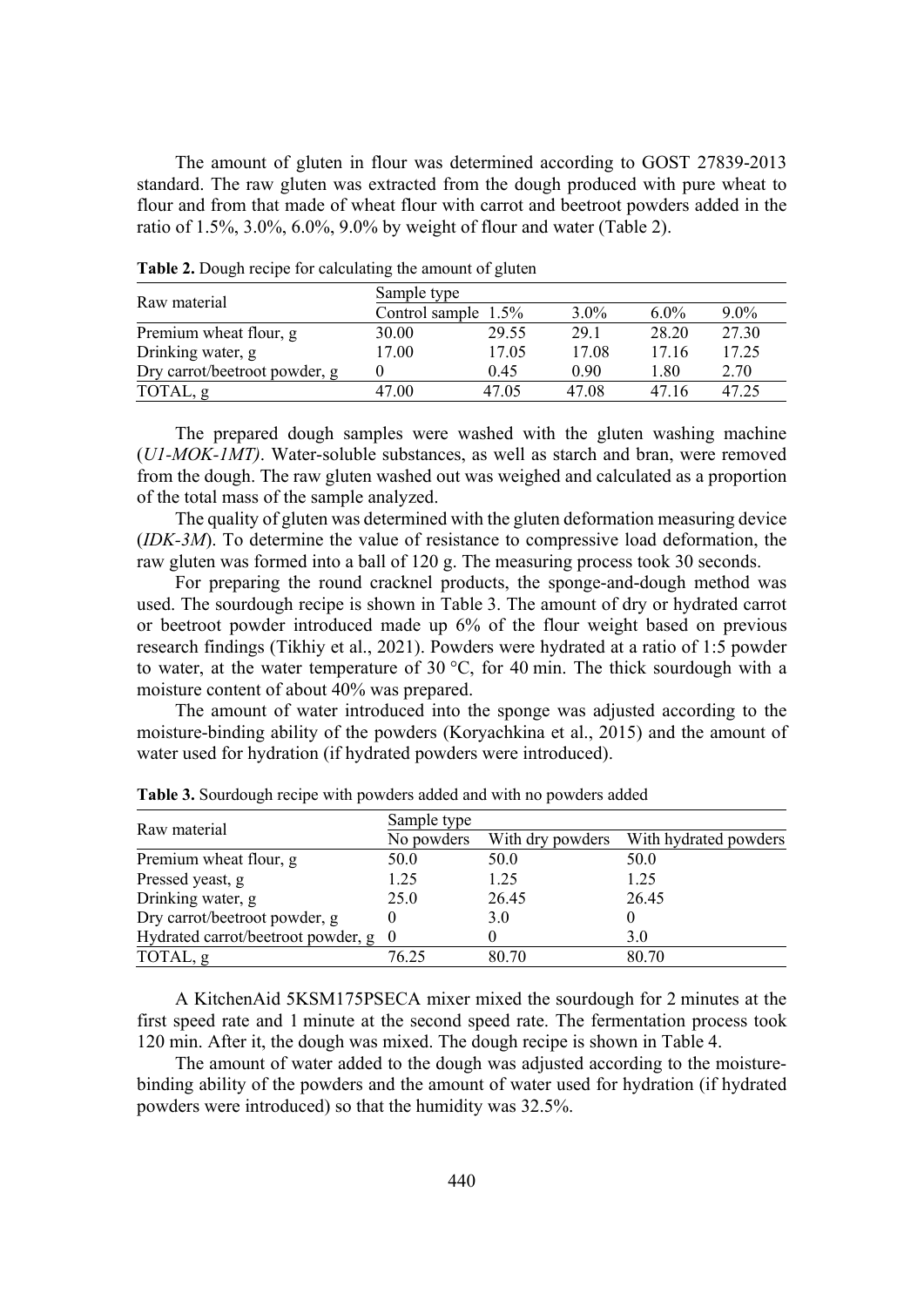The dough was mixed on a *KitchenAid 5KSM175PSECA* mixer at the first speed rate for 3 minutes and 1 minute at the second speed rate. After it, it was held for 10 min and divided into 43 g blanks. Then, they were rounded and molded into round cracknels.

|                                | Sample type    |         |        |        |        |  |  |
|--------------------------------|----------------|---------|--------|--------|--------|--|--|
| Raw material                   | Control sample | $1.5\%$ | 3%     | 6%     | 9%     |  |  |
| Premium wheat flour, g         | 200.0          |         |        |        |        |  |  |
| Sunflower oil, g               | 20.0           |         |        |        |        |  |  |
| Salt, g                        | 3.75           |         |        |        |        |  |  |
| Sugar, g                       | 22.5           |         |        |        |        |  |  |
| Sourdough, g                   | 76.25          | 80.7    | 80.7   | 80.7   | 80.7   |  |  |
| Dry carrot/beetroot powder*, g | 0.00           | 0.75    | 4.50   | 12.00  | 19.50  |  |  |
| Drinking water, g              | 85.00          | 85.20   | 86.90  | 90.10  | 92.10  |  |  |
| TOTAL, g                       | 407.50         | 412.90  | 418.35 | 429.05 | 438.55 |  |  |

**Table 4.** The round cracknels recipe

\*When mixing the dough and the dry powder, the dry powder was added to the dough. When mixing the dough with the addition of the hydrated powder, the hydrated powder was added to the dough.

The products were baked at a temperature of 214 °C for 11 minutes. At the end of baking, the products were cooled to a temperature of 23 °C. After that, the physical and chemical properties of the end products were analyzed. During the experiment, the proofing time for all samples was 55 min.

The sourdough acidity was calculated by dissolving 5 g of the sample and then potentiometric titration with the standardized sodium hydroxide (NaOH) to pH 8.0. Acidity was determined using the titration method, and the results were presented in degrees according to GOST 5670 (1996); the pH was measured with a pH meter *Testo 206-pH1* (Kobus-Cisowska et al., 2020).

To determine the acidity of the end products,  $10 \text{ g}$  of crumb and  $100 \text{ cm}^3$  of distilled water at a temperature of  $18-25$  °C were placed in a volumetric flask of  $250 \text{ cm}^3$ . Subsequently, the sample was shaken to reach homogeneity and allowed to settle for 15 min. 25 cm<sup>3</sup> of the filtrate were extracted and exposed to potentiometric titration with the standardized solution of sodium hydroxide (NaOH) to pH 8.0 (GOST 5670, 1996).

The moisture of the sourdough, the dough, and the end products was determined by drying test portions at 160 °C for 5 min and calculating the percent of the weight difference between the original sample and the dry one (GOST 21094, 1975).

The swelling coefficient of the end products was determined by comparing the weights of dry pieces of the product (2 cm long) to the weights of the swollen parts, which had been held in a water bath for 5 minutes, at a water temperature of 60 °C (GOST 32124, 2013).

In the study, conventional research methods were used. All the values were reported as mean  $\pm$  SD. All treatments and analyses were performed in triplicate for each sample. The statistical processing of the obtained results was carried out by conventional methods (assessing the significance according to Fisher's and Student's criteria) using the *Microsoft Excel* software package.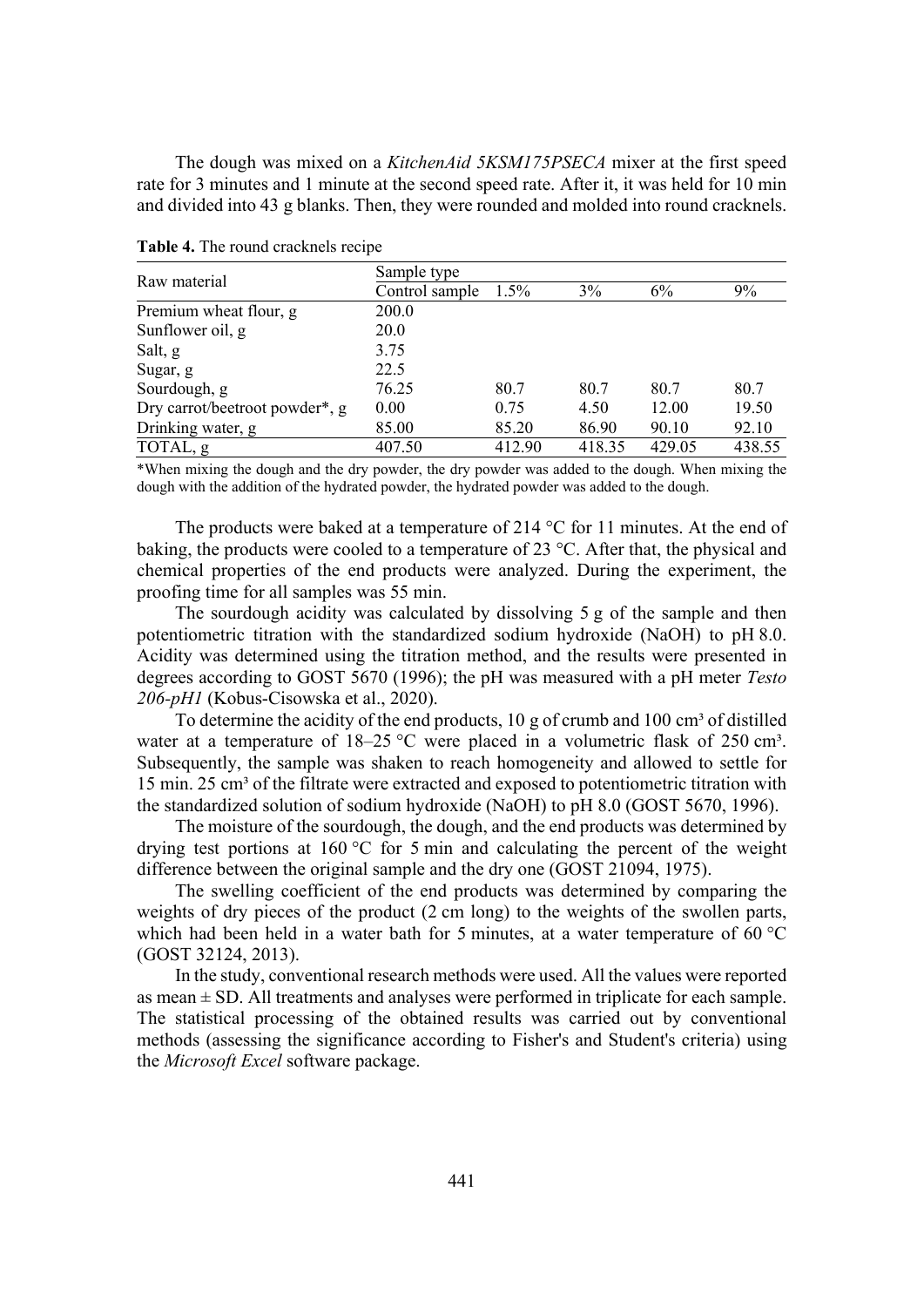#### **RESULTS AND DISCUSSION**

The particle size of powders and flour affects the quality and mode of dough preparation and the biochemical and colloidal processes occurring when the powders and the flour are interacting with the water (Qin et al., 2021).

The results of the particle size distribution analysis for flour and carrot/beetroot powders are presented in Table 5.

The beetroot powder has a more acceptable particle size than the carrot powder. As shown in the table, 100% premium flour particle size range from 0  $\mu$ m to 200  $\mu$ m. 77%

of the carrot powder particles and 71% of beetroot powder particles range from  $0 \mu m$  to  $200 \mu m$  (the same diapason), comparable to the flour particle size.

To study the impact of the powders on the structural and mechanical properties of the dough, their effect on the quantity and quality changes of gluten was determined.

The flour samples without and with dry powders of carrots or beetroots added in 1.5%, 3.0%, 6.0% and 9.0% were prepared (Table 6).

**Table 5.** The particle size distribution analysis of the premium wheat flour and carrot/beetroot powders

| Particle size,  | Percentage of particles in the |        |                 |  |  |  |  |
|-----------------|--------------------------------|--------|-----------------|--|--|--|--|
| $\mu$ m         | grind, $%$                     |        |                 |  |  |  |  |
|                 | Flour                          | Carrot | <b>Beetroot</b> |  |  |  |  |
| $0 - 50$        | 41.85                          | 39.20  | 45.89           |  |  |  |  |
| $50 - 100$      | 27.86                          | 19.32  | 21.97           |  |  |  |  |
| $100 - 200$     | 30.29                          | 18.96  | 3.33            |  |  |  |  |
| 200-500         |                                | 6.67   |                 |  |  |  |  |
| $500 - 1,000$   |                                | 8.21   |                 |  |  |  |  |
| $1,000 - 2,000$ |                                | 7.64   | 28.81           |  |  |  |  |

As shown in the table, when dry carrot powder is added to the flour in an amount of 1.5%, 3.0%, 6.0% and 9.0%, the gluten content decreases from 31.3% to 30.2%; 29.1%; 28.8%; 27.5% respectively, and when adding beetroot powder in the same amount - from 31.3% to 30.6%; 29.7%; 29.0%; 28.3% respectively.

|                           | Sample type |               |            |            |         |         |         |                                                |         |
|---------------------------|-------------|---------------|------------|------------|---------|---------|---------|------------------------------------------------|---------|
| Indicator                 | No.         | Carrot powder |            |            |         |         |         | Beetroot powder                                |         |
|                           | powder      | $1.5\%$       | $3.0\%$    | $6.0\%$    | $9.0\%$ | $1.5\%$ | $3.0\%$ | $6.0\%$                                        | $9.0\%$ |
| Dry gluten<br>quantity, % | 31.30       | 30.21         | 29.12      | 28.83      | 27.52   | 30.63   | 29.75   | 29.02                                          | 28.34   |
| Gluten                    | 68.73       | 59.80         | 58.50      | 58.00      | 55.35   | 66.90   | 60.00   | 55.30                                          | 50.05   |
| quality, units            | $\pm 0.48$  | $\pm 0.54$    | $\pm 0.40$ | $\pm 0.52$ |         |         |         | $\pm 0.54 \pm 0.51 \pm 0.53 \pm 0.46 \pm 0.54$ |         |

**Table 6.** Indicators of the quantity and quality of gluten in samples with and without powders

The partial replacement of the premium wheat flour with the carrot and beetroot powders caused a decrease in the total gluten content of the test samples.

The change in the gluten elastic properties was measured with the gluten deformation measuring device and expressed in units (gluten quality units). When carrot powder is added to the flour in an amount of 1.5%, 3.0%, 6.0% and 9.0%, the quality of gluten, and its deformation, measured with the gluten deformation measuring device, decreases from 68.7 to 55.3 units. When the same amount of beetroot powder is added to the flour, the gluten deformation index decreases from 68.7 down to 50.0 units, depending on the amount of powder added.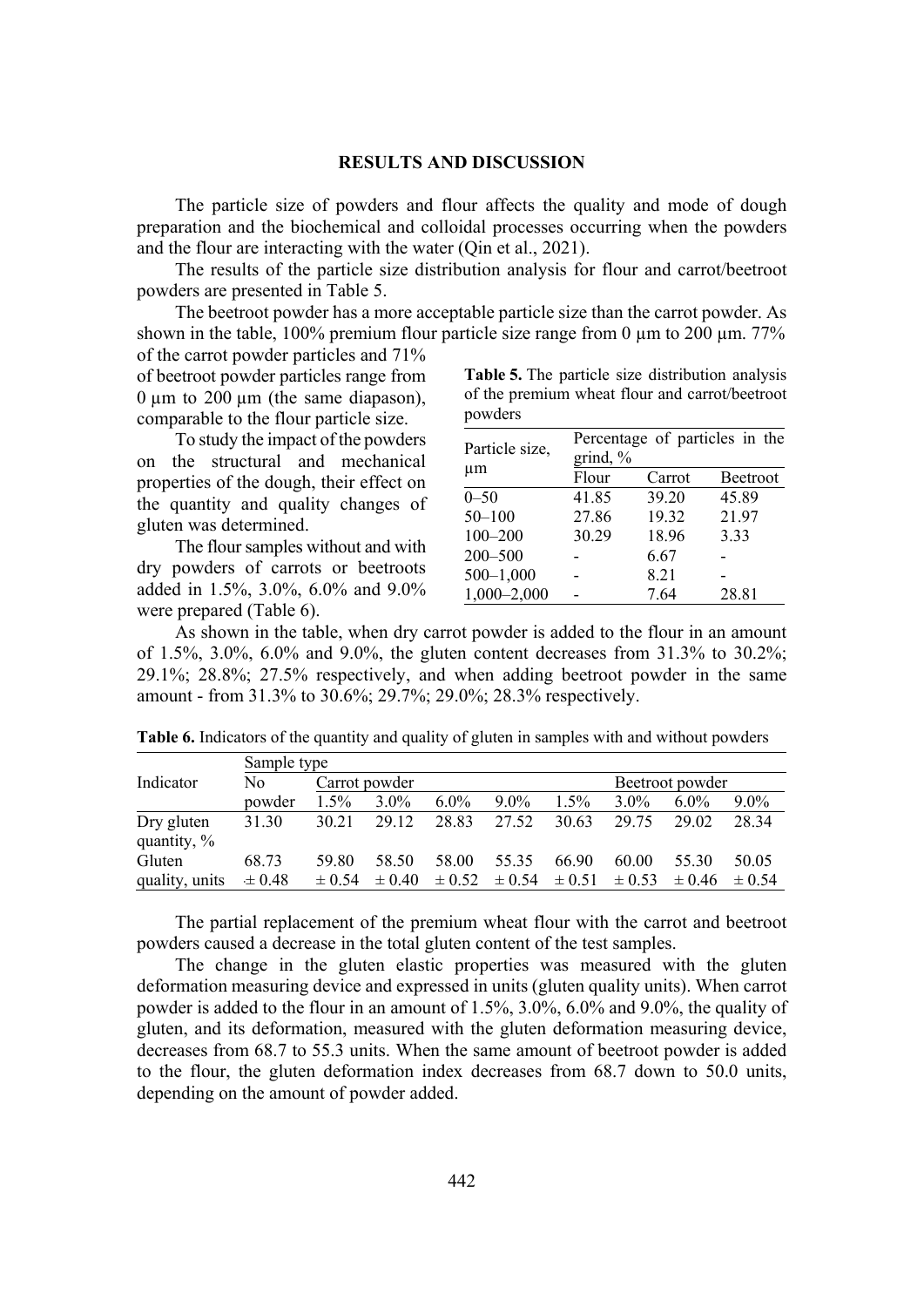The decrease in the deformation index increases the elastic properties of gluten and indicates its strengthening according to GOST R 54478 (2011), which is crucial to the formation of product porosity. Due to carbon dioxide released during the fermentation, gluten is stretched, and the structure and porosity are formed. In the technology of round cracknels preparation, the fermentation process occurs when preparing the dough and during the after fermentation process while proofing. The influence of vegetable powders on the fermentation of sourdough was estimated by the change in acidity (Table 7).

|               | Sample type      |                  |                  |                  |                  |  |
|---------------|------------------|------------------|------------------|------------------|------------------|--|
| Indicator     |                  | Carrot powder    |                  | Beetroot powder  |                  |  |
|               | No powder        | drv              | hydrated         | drv              | hydrated         |  |
| Moisture, %   | $35.82 \pm 0.46$ | $36.21 \pm 0.55$ | $35.92 \pm 0.48$ | $36.34 \pm 0.42$ | $35.90 \pm 0.51$ |  |
| Acidity, deg. | $3.80 \pm 0.11$  | $4.00 \pm 0.12$  | $4.20 \pm 0.10$  | $4.00 \pm 0.11$  | $4.20 \pm 0.10$  |  |

**Table 7.** Physical and chemical properties of the sourdough with and without powders added

The change in the dough acidity when introducing the dry powders is insignificant and is within the margin of error. The dough acidity changed by 0.2 deg when submitting to the hydrated powders. In powder hydration, some components pass into a dissolved state. It explains the increase in the rate of nutrient entry into the yeast cell, the activation of the vital activity of yeast and, as a result, the increase in the amount of organic acids produced by the yeast cell.

The dough was mixed according to the recipe (Table 4). The effect of vegetable powders on the dough fermentation process was estimated by the change in the acidity of the end dough (Tables 8 and 9).

|                      | Sample type |               |            |            |            |            |            |            |            |  |
|----------------------|-------------|---------------|------------|------------|------------|------------|------------|------------|------------|--|
|                      |             | Carrot powder |            |            |            |            |            |            |            |  |
| Indicator            | Control     | Dry           |            |            |            |            | Hydrated   |            |            |  |
|                      | sample      | 1.5%          | $3.0\%$    | $6.0\%$    | $9.0\%$    | 1.5%       | $3.0\%$    | $6.0\%$    | $9.0\%$    |  |
| Moisture, $\%$ 32.51 |             | 32.71         | 32.84      | 33.12      | 33.21      | 32.42      | 32.54      | 32.71      | 32.91      |  |
|                      | $\pm 0.51$  | $\pm 0.54$    | $\pm 0.49$ | $\pm 0.50$ | $\pm 0.51$ | $\pm 0.53$ | $\pm 0.51$ | $\pm 0.50$ | $\pm 0.54$ |  |
| Acidity, deg. 2.80   |             | 3.00          | 3.00       | 3.20       | 3.20       | 2.80       | 3.00       | 3.20       | 3.20       |  |
|                      | $\pm 0.10$  | $\pm 0.11$    | $\pm 0.10$ | $\pm 0.12$ | $\pm 0.11$ | $\pm 0.11$ | $\pm 0.10$ | $\pm 0.11$ | $\pm 0.11$ |  |

**Table 8.** Physical and chemical properties of the dough with and without carrot powder added

After the mixture process, the dough with carrot and beetroot powders added was smooth and elastic, with no under mixing.

**Table 9.** Physical and chemical properties of the dough with and without beetroot powder added

|                      | Sample type |                 |            |            |            |            |            |            |            |
|----------------------|-------------|-----------------|------------|------------|------------|------------|------------|------------|------------|
| Indicator            |             | Beetroot powder |            |            |            |            |            |            |            |
|                      | Control     | Dry             |            |            |            | Hydrated   |            |            |            |
|                      | sample      | 1.5%            | $3.0\%$    | $6.0\%$    | $9.0\%$    | $1.5\%$    | $3.0\%$    | $6.0\%$    | $9.0\%$    |
| Moisture, $\%$ 32.51 |             | 32.52           | 32.72      | 33.01      | 33.13      | 32.46      | 32.65      | 32.80      | 32.91      |
|                      | $\pm 0.51$  | $\pm 0.50$      | $\pm 0.51$ | $\pm 0.52$ | $\pm 0.51$ | $\pm 0.54$ | $\pm 0.51$ | $\pm 0.53$ | $\pm 0.50$ |
| Acidity, deg 2.80    |             | 3.00            | 3.20       | 3.20       | 3.40       | 3.00       | 3.20       | 3.20       | 3.40       |
|                      | $\pm 0.10$  | $\pm 0.10$      | $\pm 0.12$ | $\pm 0.11$ | $\pm 0.11$ | $\pm 0.10$ | $\pm$ 0.12 | $\pm 0.10$ | $\pm 0.11$ |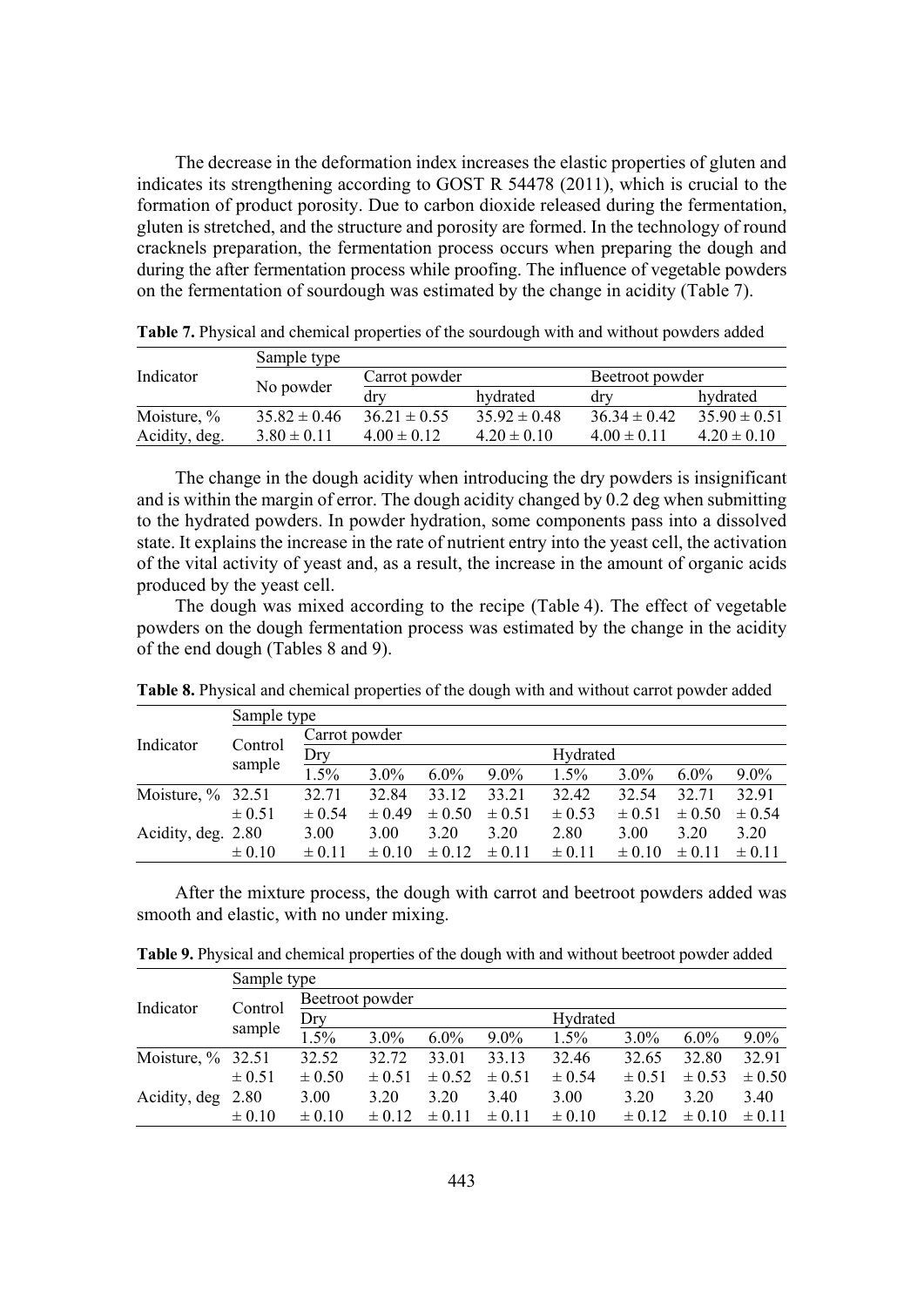The results presented in Tables 8 and 9 showed increased acidity when the dry and the hydrated powders were used. In the sample with no powders added, the acidity is 2.8 deg. With the introduction of the powders, the acidity increases to an average of 3.0–3.2 deg.

The organic acids added to the carrot and beetroot powders caused the increase in dough acidity. Moreover, the fermentation process occurs during the proofing. The microelements, which are parts of the powders (including organic acids), cause the vital activity of the yeast, leading to an increase in the new organic acids formation (Garzon et al., 2021). Acidity is determined at the end of the proofing process. Therefore, a faster increase in acidity causes a reduction in the technological operation time. Moreover, the rise in dough acidity leads to an increase in organoleptic characteristics of the end products.

The fermentation process activation when adding the vegetable powders leads to an increase in dough acidity and a change in the dough structure and its porosity (Yano et al., 2017). The addition of pectin and dietary fiber to the vegetable powders affects the interaction processes of finished products with water, their wettability and swelling. There will be a decrease in the amount of carbohydrates and flour proteins, which affects the colloidal system of the dough and the end products. Porosity, wettability and the state of the colloidal system affect swelling, an essential indicator for round cracknel products.

The acidity and the swelling coefficient of the end round cracknels are presented in Tables 10 and 11.

|                      | Sample name |               |            |            |            |            |            |            |            |
|----------------------|-------------|---------------|------------|------------|------------|------------|------------|------------|------------|
|                      |             | Carrot powder |            |            |            |            |            |            |            |
| Indicator            | No          | Dry           | Hydrated   |            |            |            |            |            |            |
|                      | powder      | 1.5%          | $3.0\%$    | $6.0\%$    | $9.0\%$    | 1.5%       | $3.0\%$    | $6.0\%$    | $9.0\%$    |
| Moisture, $\%$ 20.10 |             | 19.71         | 20.45      | 20.37      | 20.70      | 19.74      | 19.85      | 19.97      | 19.71      |
|                      | $\pm 0.50$  | $\pm 0.53$    | $\pm 0.51$ | $\pm 0.54$ | $\pm 0.51$ | $\pm 0.51$ | $\pm 0.52$ | $\pm 0.50$ | $\pm 0.51$ |
| Acidity, deg         | 2.60        | 2.80          | 2.80       | 3.00       | 3.00       | 2.60       | 2.80       | 3.00       | 3.00       |
|                      | $\pm 0.10$  | $\pm 0.11$    | $\pm 0.12$ | $\pm 0.12$ | $\pm 0.11$ | $\pm 0.10$ | $\pm 0.11$ | $\pm 0.10$ | $\pm 0.12$ |
| Swelling             | 4.12        | 5.78          | 5.52       | 5.44       | 4.65       | 6.76       | 6.15       | 5.14       | 4.86       |
| coefficient          | $\pm 0.11$  | $\pm 0.12$    | $\pm 0.14$ | $\pm$ 0.12 | $\pm 0.16$ | $\pm 0.11$ | $\pm 0.14$ | $\pm$ 0.12 | $\pm 0.11$ |

**Table 10.** Physical and chemical properties of the end products with and without carrot powder added

**Ɍable 11.** Physical and chemical properties of the end products with and without beetroot powder added

|                   | Sample name |                 |            |            |            |            |            |            |            |
|-------------------|-------------|-----------------|------------|------------|------------|------------|------------|------------|------------|
| Indicator         |             | Beetroot powder |            |            |            |            |            |            |            |
|                   | No          | Dry             |            |            |            | Hydrated   |            |            |            |
|                   | powder      | 1.5%            | $3.0\%$    | $6.0\%$    | $9.0\%$    | 1.5%       | $3.0\%$    | $6.0\%$    | $9.0\%$    |
| Moisture, % 20.10 |             | 20.75           | 20.54      | 20.87      | 20.62      | 20.28      | 19.83      | 19.94      | 19.84      |
|                   | $\pm 0.50$  | $\pm 0.5$       | $\pm 0.5$  | $\pm 0.5$  | $\pm 0.5$  | $\pm 0.5$  | $\pm 0.5$  | $\pm 0.5$  | $\pm 0.5$  |
| Acidity, deg 2.60 |             | 3.00            | 2.80       | 3.00       | 3.00       | 2.60       | 2.80       | 3.00       | 3.00       |
|                   | $\pm 0.10$  | $\pm 0.11$      | $\pm 0.10$ | $\pm 0.12$ | $\pm 0.10$ | $\pm 0.10$ | $\pm$ 0.12 | $\pm 0.11$ | $\pm 0.1$  |
| Swelling          | 4.12        | 4.84            | 4.77       | 4.4        | $4.12 \pm$ | 5.53       | 4.84       | 4.62       | 4.15       |
| coefficient       | $\pm 0.11$  | $\pm 0.13$      | $\pm 0.14$ | $\pm$ 0.12 | 0.1        | $\pm$ 0.15 | $\pm$ 0.12 | $\pm 0.11$ | $\pm 0.13$ |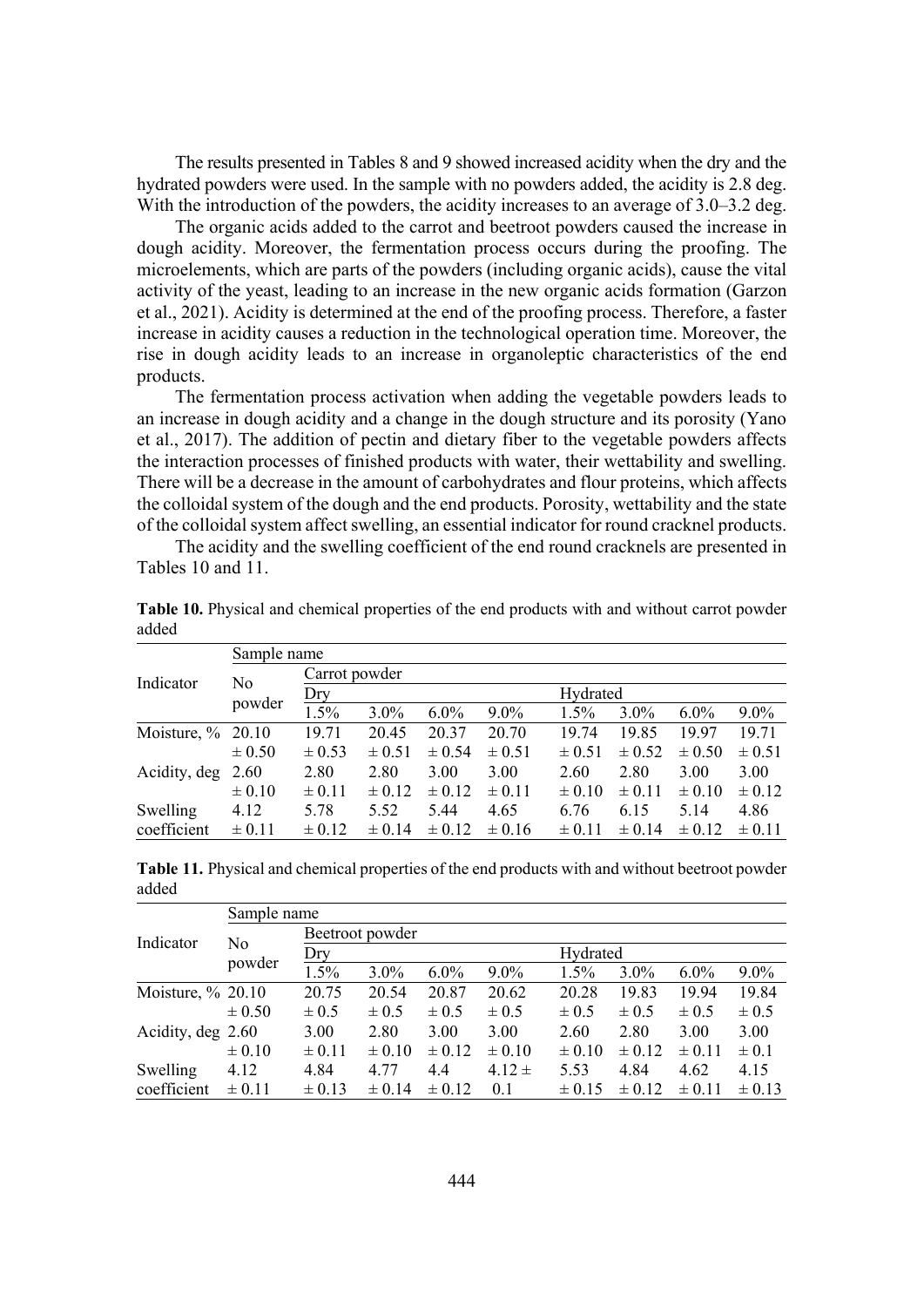The results presented in Tables 10 and 11 show that the dry carrot powder added in an amount of 1.5% increases the swelling coefficient of the end product from 4.1 to 5.7. When the hydrated powder is added, it increases from 4.1 to 6.7. The increase in the swelling coefficient after adding the hydrated powder can be explained by an increase in the yeast fermentation activity (the data on increased acidity are presented in Table 7, Table 8 and Table 9). Therefore, by the amount of carbon dioxide released, the formation of a more porous structure of the product and the swelling coefficient increase. The difference between the swelling coefficient in the end products when dry and hydrated carrot powders are added remains even with an increase in the powder application dose. But with an increase in the powder application dose, this difference will decrease, which is explained by a decrease in the amount of carbohydrates and proteins introduced with the flour, which affects the colloidal system of the product and, as a result, the swelling.

The tendency remains when the dry and the hydrated beetroot powders are added to the sourdough and the dough. Still, the difference between the swelling coefficient increase and the addition of the hydrated beetroot powder is less than with the hydrated carrot powder added. The introduction of dry carrot powder leads to an increase in the swelling coefficient of the end products by an average of 15%. In comparison, introducing the hydrated carrot powder in the same amount into the sourdough and the dough increases the swelling coefficient by 40%. The introduction of the dry beetroot powder leads to an increase in the swelling coefficient of the end products by an average of 12%. In comparison, introducing the hydrated beetroot powder in the same amount in the sourdough and the dough increases the swelling coefficient by 22%. This is due to the different chemical compositions of the carrot and beetroot powders and the different amounts of polar and non-polar substances.

## **CONCLUSIONS**

The results obtained in this study prove the effectiveness of introducing vegetable powders, particularly carrot and beetroot ones, into the recipe of round cracknel products. The introduction of powders increased the quality indicators of the end products, i.e. acidity and swelling. The introduction of powders in a dry and prehydrated form, particularly into the sourdough and the dough, increased the quality of gluten and its elasticity, making it possible to increase the swelling of the round cracknels. The study has demonstrated the positive effect of the preliminary hydration of dry carrot and beetroot powders before adding them to the sourdough and the dough in round cracknels production. Thus, according to the results, further research is needed to study the feasibility of pre-hydration of the powders obtained from the other types of vegetable crops and provide evidence of the effectiveness of including hydrated vegetable powders in various bakery products.

# **REFERENCES**

Akhmetzhanova, A.T. & Savkina, O.A. 2017. The influence of starter cultures on the quality of bread made from wheat flour with strong gluten. *Almanac of scientific works of young scientists of ITMO University, 22–25 (in Russian).*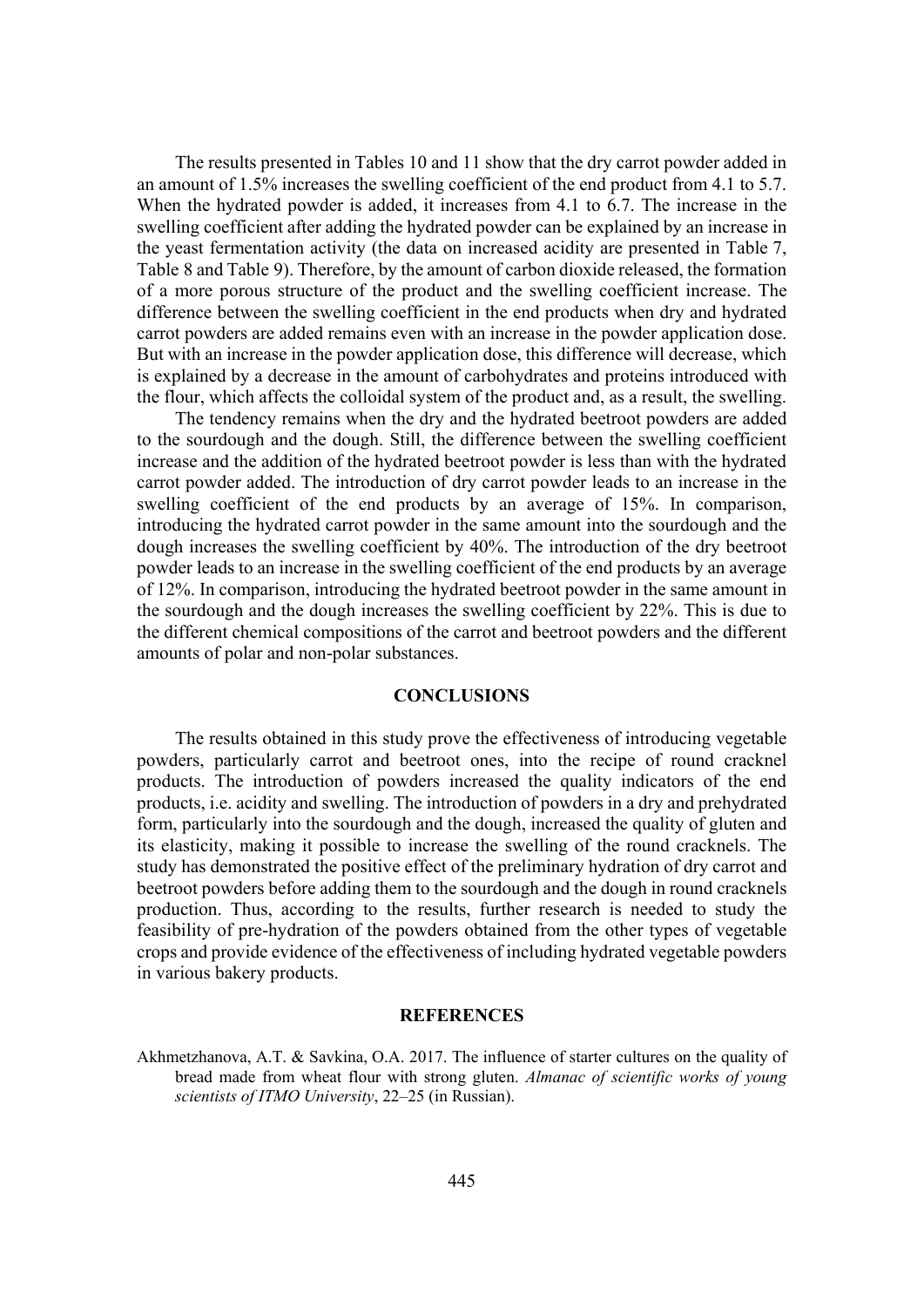- Allert, A.A. &Alshevskaya, M.N. 2017.Scientific substantiation of using vegetable masses of beetroot, carrot, parsley in bakery products technology. *KSTU News*. 45, 125–135 (in Russian).
- Amani, H. Aljahani. 2022. Wheat-yellow pumpkin composite flour: Physico-functional, rheological, antioxidant potential and quality properties of pan and flat bread. *Saudi Journal RI%LRORJLFDO6FLHQFHV* **29**(5), 3432–3439.
- Balakrishnaraja, R., Swetha, V., Srivigneswar, S., Sakthi Priyaa, S.S. &Gowrishankar, L. 2021. Formulation and development of functionally enriched onion (*Allium cepa*) bread *Materials Today: Proceedings* 47(9), 1835–1841.
- Dombrovskaya, Ya.P., Aralova, S.I., Tekutieva, Y.A. & Denisova, A.A. 2017. Prospects of use of nonconventional vegetable raw materials to improve the biological value of flour culinary products.*Food industry* 7, 19–21 (in Russian).
- Douglass, I. & Harrowell, P. 2018. Kinetics of Dissolution of an Amorphous Solid. *J. Phys Chem B*, **122**(8), 2425–2433. doi: 10.1021/acs.jpcb.7b12243
- Drake, A.C., Lee, Y., Burgess, E.M., Karlsson, J.O.M., Eroglu, A. & Higgins, A.Z. 2018. Effect of water content on the glass transition temperatureof mixtures of sugars, polymers, and penetrating cryoprotectants in physiological buffer, *PLoS One*. **13**(1).
- Garzon, R., Skendi, A., Lazo-Velez, M.A., Papageorgiou, M. & Rosell, C.M. 2021. Interaction of dough acidity and microalga level on bread quality and antioxidant properties, *Food Chemistry*, 344.
- Gatko, N.N. 2004. The impact of additives on the quality of bakery products. *Proceedings of Xalyensities: Food technology* 5(6), 37–39 (in Russian).
- Godunov, O.A. 2021. *Improving the technology of obtaining polydisperse vegetable* powders *from vegetables and their use to increase the nutritional value of bakery products.* PhD Thesis, Moscow State University of Food Production, Moscow, Russia, 135 pp. (in Russian).
- GOST 32124. 2013. 'Ring-shaped rolls. General specifications'. Federal Technical Regulation and Metrology Agency, Russian Federation.
- GOST 27839. 2013. 'Wheat flour. Methods of determination quantity and quality of gluten'. Federal Technical Regulation and Metrology Agency, Russian Federation.
- GOST R 54478. 2011. 'Grain. Methods for determination of quantity and quality of gluten in wheat'. Technical committee for standardization, Russian Federation.
- GOST 5670. 1996. 'Bread, rolls and buns. Methods for determination of acidity'. Gosstandart of Russia, Russian Federation.
- GOST 21094. 1975. 'Bread and bakery products. Method for the determination of moisture'. USSR Ministry of Food Industry, USSR.
- Gryazyin, F.I., Danilova, O.A. & Emelyanova, T.N. 2016. Use of natural supplements in technology of bakery products of low humidity. *Vestnik of the Mari State University*. *Chapter 'Agriculture.Economics'* 2(6), 15–19 (in Russian).
- Hobbs, D.A., Ashouri, A., George, T.W., Lovegrove, J.A. & Methven, L. 2014. The consumer acceptance of novel vegetable-enriched bread products as a potential vehicle to increase vegetable consumption, *Food Research International* 58, 15–22.
- Kapoor, R. & Feng, H. 2022. Characterization of physicochemical, packing and microstructural properties of beet, blueberry, carrot and cranberry powders: the effect of drying methods, *Powder Technology* 395, 290–300.
- Karama, M.C., Petit, J., Zimmera, D., Djantoub, E.B. & Schera, J. 2016. Effects of drying and grinding in production of fruit and vegetable powders: A review. *Journal of Food (QJLQHHULQJ***188**, 32–49.